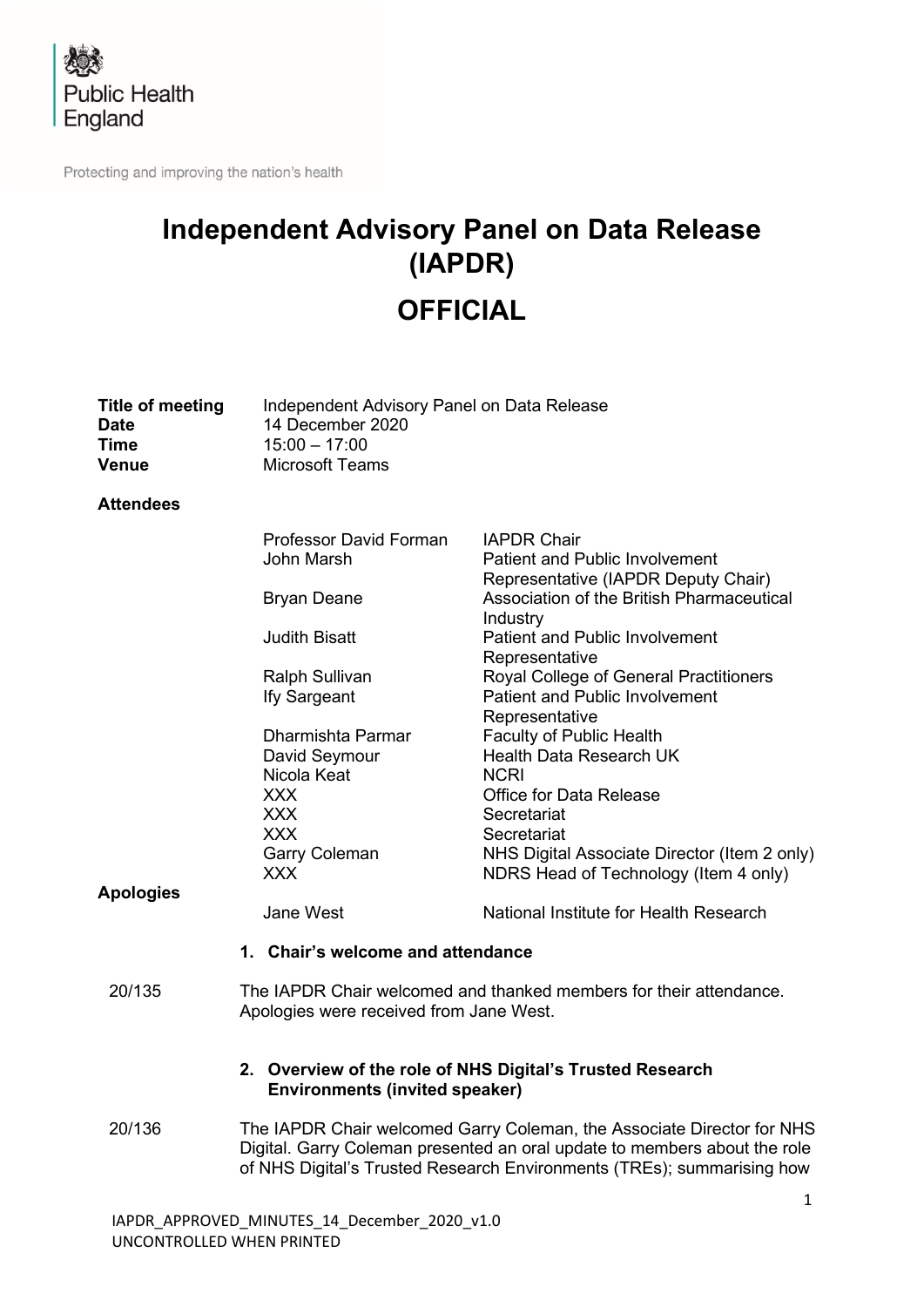TREs can provide more timely access to data and create a safer environment to hold data in.

#### **3. Minutes of the last meeting and matters arising**

- 20/137 IAPDR reviewed the minutes of the previous meeting and three corrections were identified. The minutes were approved. It was noted that publication would be organised with PHE Communications and the minutes would be made available on the IAPDR collections page on Gov.UK
- 20/138 The matters arising were discussed as follows, unless otherwise itemised on this agenda:
- 20/139 *20/093 – IAPDR Chair and Deputy Chair to circulate feedback from the DRAB meeting at the next IAPDR meeting.*

The Chair and Deputy Chair attended the meeting and feedback is discussed under item 7.

20/140 *20/097 – IAPDR Secretariat and Dr Sullivan to invite NHS Digital to present to IAPDR about how their new trusted research environment operates*

*Itemised as item 2.*

20/141 *20/105 – IAPDR Chair to circulate final version of IAPDR review to members*

*Itemised as item 7.*

20/142 *20/123 – IAPDR Secretariat to extend invitation to a representative supporting the PHE transition to provide an overview of the transition.*

> The IAPDR Chair noted that an invitation was issued, however due to the vast amount of work placed on the transition team, no one was available to speak. It was acknowledged that the ODR Secretariat will provide a brief summary about where matters lie with the transition of PHE under item 5.

The IAPDR Secretariat noted that the ODR, alongside other colleagues that work across the data science division, are starting to articulate the emerging risks associated with the transition. It was further noted that there will be a broader consultation exercise starting in 2021, but timelines have not been determined yet by colleagues in the transition team. It was acknowledged that the ODR are indicating to colleagues in the transition engagement team that there is a willingness across IAPDR members to frame what data sharing would look like and what the data environment would need to be to foster that in the successor organisation(s) of PHE. The ODR will share updates of timelines and how the IAPDR can contribute.

20/143 *20/125 – IAPDR Chair to circulate the review of the future of NDRS to the Panel*

This action was completed.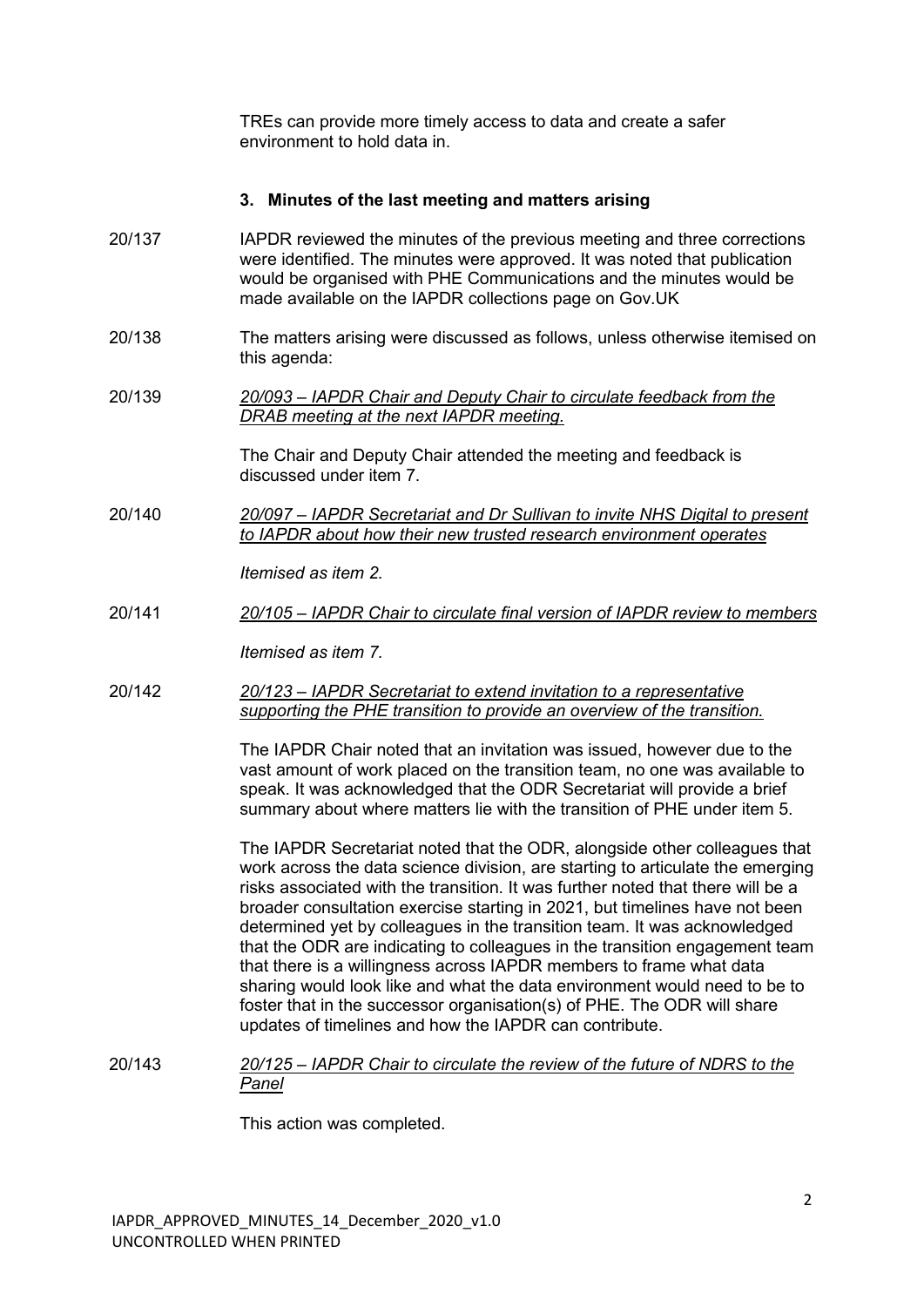| 20/144 | 20/132 – IAPDR Secretariat to circulate the Rapid Registrations data |
|--------|----------------------------------------------------------------------|
|        | dictionary to the Panel                                              |

It was noted that this action is ongoing and that the IAPDR Secretariat will circulate the Rapid Registrations data dictionary after the meeting.

*Post meeting note: Copy of the RCRD data dictionary and v4.3 of the NCRAS dictionary circulated with these minutes for reference.*

# 20/145 **Action: IAPDR Secretariat to circulate the Rapid Registrations data dictionary**

## **4. Overview of the new NDRS data management system (invited speaker)**

- 20/146 The IAPDR Chair welcomed Neelam Alhaddad, Head of Technology at NDRS. Neelam Alhaddad showcased the data management system which was developed to digitise the ODR's existing workflows. The ODR required from the new system 1) stability; 2) the ability to look at timelines at a more granular level to identify the specific bottlenecks across the customer journey which could be resolved from actions from the ODR; and 3) integration of the Data Privacy Impact Assessments (DPIAs) to support audit trails and for effective record keeping for amendments and returning customers.
- 20/147 The functionality of creating expression of interests and the process of logging requests for data were showcased. It was noted that the multi-user system is time efficient and that the system allows for the ODR to measure the number of applications that have been processed by the team. The system has the due diligence embedded that the ODR goes through when processing an application, including moderation and senior approval controls for application contracts and for data releases. Furthermore, the system could support greater visibility to researchers on the progress of their application because of the notifications function within the system which notifies applicants when their application status changes.
- 20/148 The ODR noted that the system is currently the ODR's minimum viable product to replace the current system to provide an overview of what the current portfolio of the ODR is and to assist with the auditing process. The ODR acknowledged that there are opportunities to engage with other partners to have an interoperable system with a public facing domain and the potential for this system to be extended to any data asset which is built into the ODR's offer.
- 20/149 The ODR noted that there are further opportunities relating to the role-based functionality set up within the system that could be valuable in the future, such as opportunity for a team application rather than an application being associated with a particular individual.
- 20/150 IAPDR asked whether they could expect a standard monthly report indicating how many applications are at each stage of the application process and how many customers have progressed through each stage, in order to identify any possible bottlenecks in the customer journey. IAPDR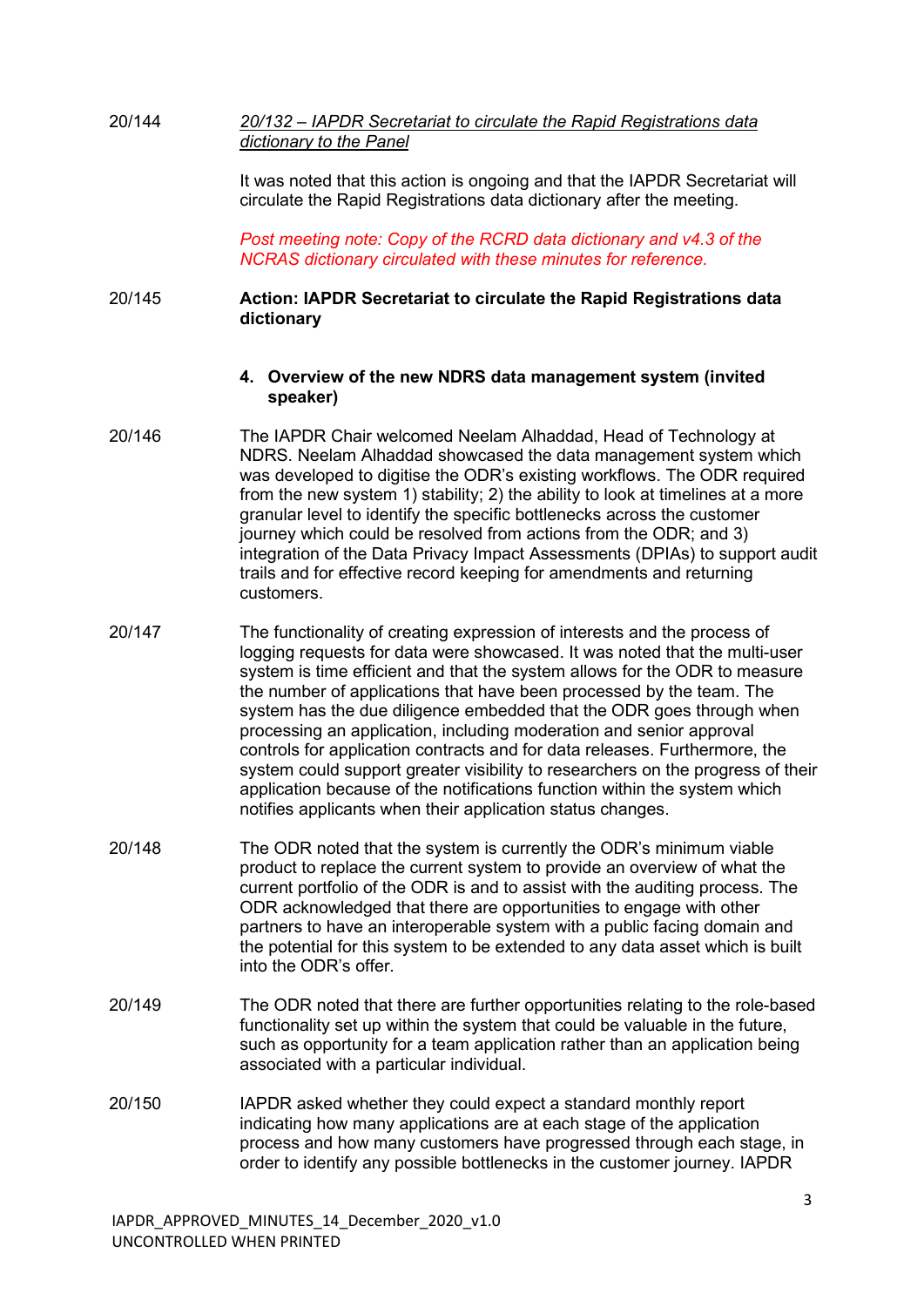were asked to start defining what deliverables they would like to see reported based on the system, so that the ODR can make these available to IAPDR.

20/151 It was noted that ODR data was migrated into the new system up until October 2020 and that, pending sign off from the team, the data will be brought up to date and the system will be used in the New Year.

> *Post meeting note: User testing has identified some minor issues with the import of live data. These are under investigation.*

20/152 The ODR explained that the system offers a drag and drop feature which will save time for the ODR when processing applications. The ODR has developed a new data request form and associated guidance, which is currently in the quality assurance process with an aim to be launched in the first week of January as part of the ODR's pre-application pack. The form embeds conditional logic and will assist applicants in their thinking about which sections to complete based on their project type.

> **Post meeting note: The data request form and associated guidance was soft** *launched to customers on 11th January 2021.*

> *The data request form and associated guidance, pending approval from the Communications team, is available on Gov.uk [here.](https://www.gov.uk/government/publications/odr-data-request-form)*

- 20/153 IAPDR acknowledged the demands placed on ODR and appreciated the significant benefits that this new system will deliver.
- 20/154 **Action: IAPDR to start defining what deliverables they would like to see reported based on the new data management system.**

#### **5. Update of review of the future of NDRS**

- 20/155 The IAPDR Chair noted that transition discussions are in progress within PHE. It was noted that the recommendation from Professor David Forman's review for NDRS to move to NHS Digital is highly likely to be accepted, however there will be discussions around the future of the ODR due to the requirement of ongoing ODR services within successor organisations to PHE, including NIHP. The IAPDR Secretariat noted that it is expected that NIHP will be a legal entity from 01 April; however, the complete transfer of functions and staff is currently projected to span into late 2021.
- 20/156 IAPDR raised concerns about the introduction of the new data management system and questioned whether moving systems is worth it in the short-term with the consideration that NDRS are moving into a different organisation. IAPDR Secretariat expressed the view that the new data management system is necessary because the current system is not fit for purpose to enable business as usual. Despite operating in a period of uncertainty, the new data management system will enable the ODR to keep a real-time log of data requests, which is not possible within the current system. It was noted, however, that there is a likelihood there will be other systems that the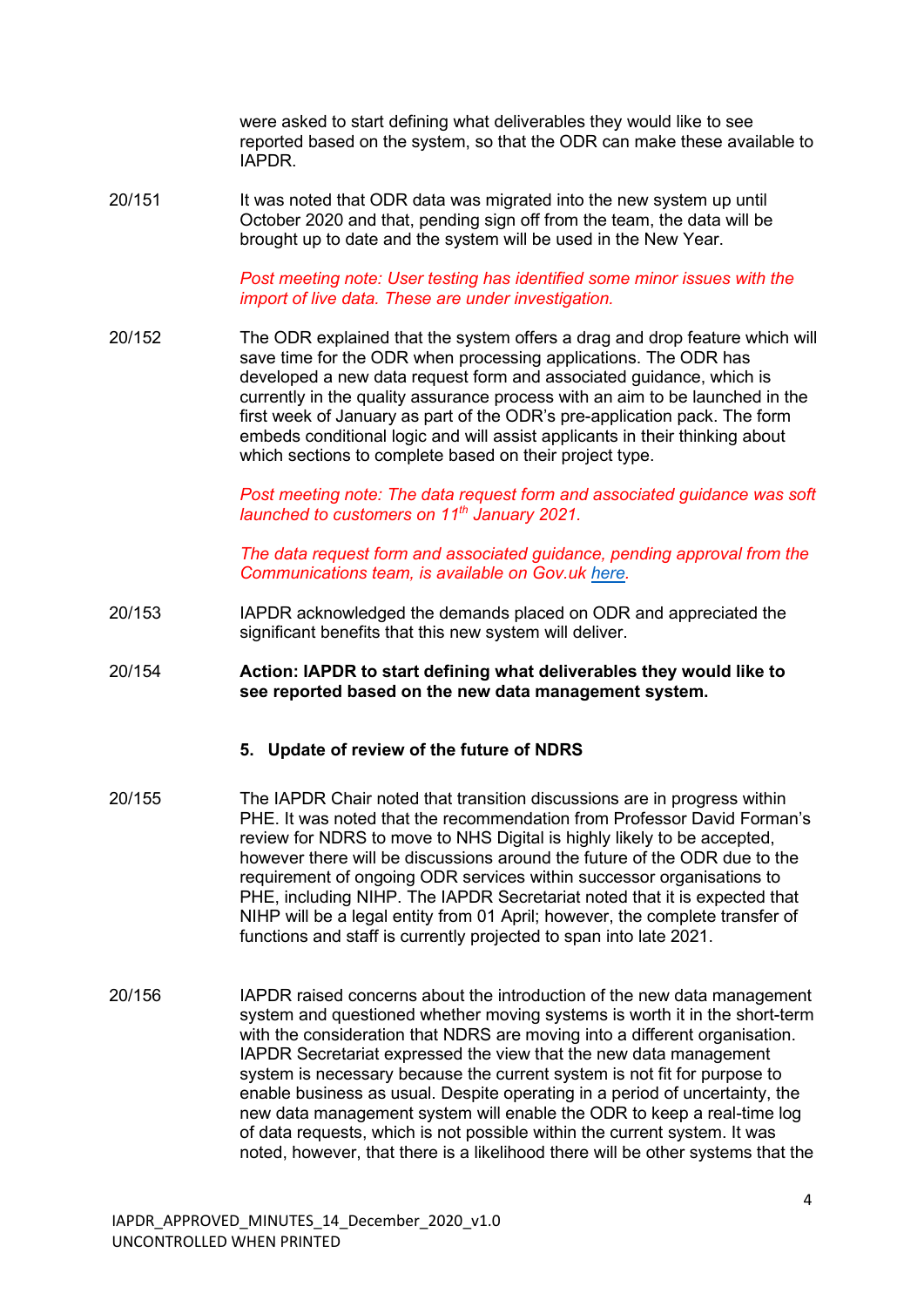ODR will need to integrate with in the future depending on the circumstances that will arise from the transition.

20/157 IAPDR noted that the new data management system has been developed by the IT team within NDRS, and that this team will probably be moving to NHS Digital. IAPDR expressed therefore the view that risk mitigation is required, and appropriate service support arrangements need to be put in place. The IAPDR Secretariat noted that these considerations are being discussed currently, specifically around how to maintain fit for purpose services and the residual impacts of teams being split between different organisations.

# **6. ODR November Report**

- 20/158 The ODR presented the November report, providing a summary of how the ODR is currently performing, the impact of Covid-19 on business as usual activity, and the challenges and achievements across the first three quarters of the financial year.
- 20/159 The ODR indicated that there were 266 new requests for the ODR's Preapplication Support Service (PaSS) and 64 new applications. It was noted that long lead times between an initial inquiry and an application received are common due to funding, REC and other information governance requirements.
- 20/160 The ODR noted that there were 87 releases between April and end of November, which is less than anticipated however this was a reflection of the bottlenecks previously discussed, such as a decline in the availability of analytical resource.
- 20/161 The ODR noted that there was a high number of amendments received this year, which were prompted by changes in working habits and a move towards cloud processing to access data.
- 20/162 The ODR reflected that the average time taken from a valid application being received by ODR to data being disclosed to that requester was extended to 87 working days unadjusted. The ODR noted that this was previously reported as 54 working days. The ODR explained that this was due to the limitations within the current data management system. It was further explained that lead times were extended because 1) the provisioning of data following approval has taken longer because of the re-deployment of colleagues internally; 2) the changes to homeworking created challenges locally and caused delays to the time taken for contracts to be executed; and 3) the change to cloud processing environments requiring the engagement of third parties within the scope of contractual controls prolonged the process.
- 20/164 IAPDR questioned if there is a recovery plan in place to bring timescales back down to levels previously reported. The ODR reflected that there is already some recovery and that data access is speeding up due to the return of the analytical community who were deployed over the initial 6 months of the pandemic, which is having a significant impact on timelines. It was further noted that there are discussions with senior leadership on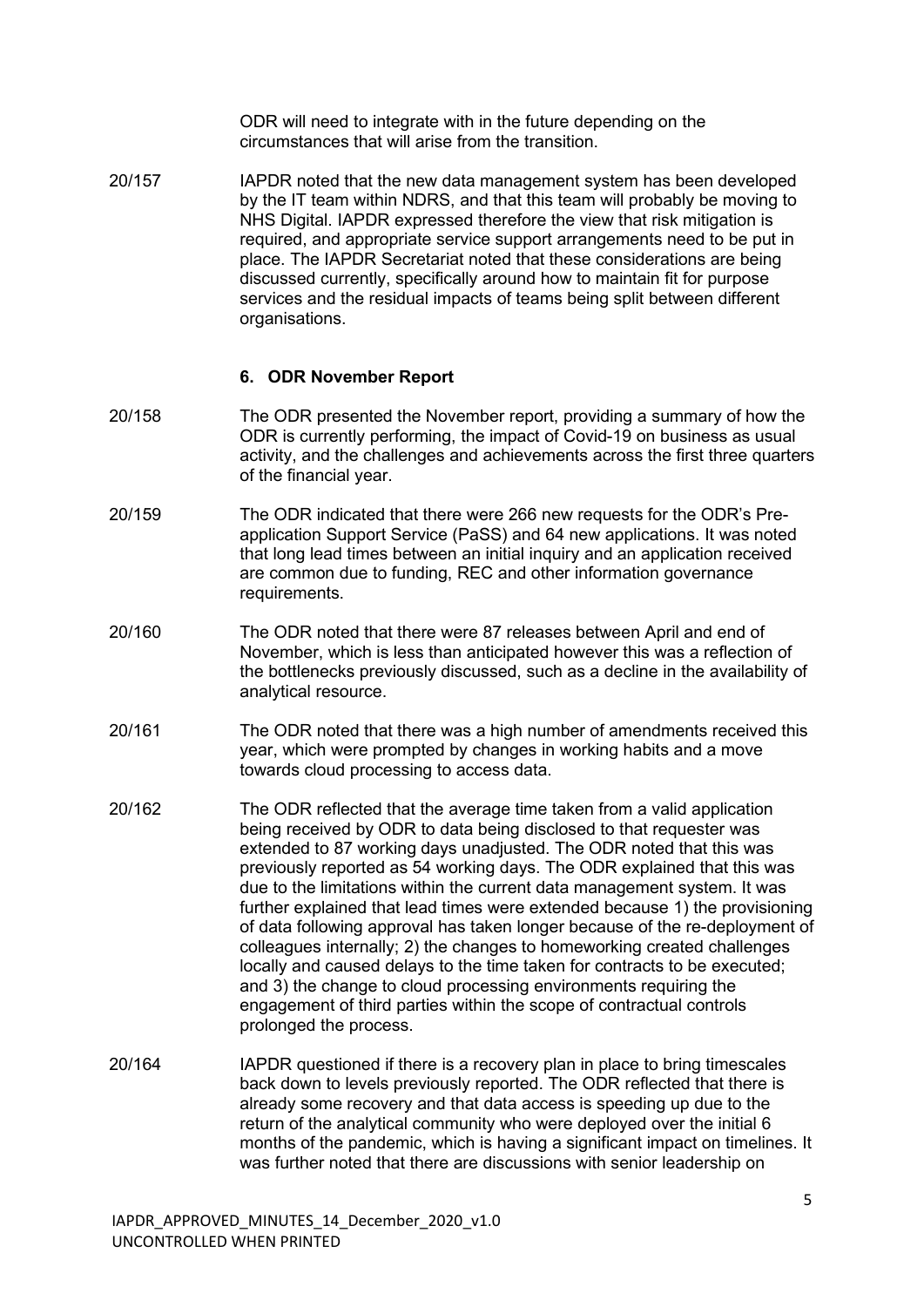whether additional resource needs to be allocated to ODR in order to ensure there is sufficient time allocated to planning around the transition. The ODR are looking to increase the number of posts to cover the information governance functions.

- 20/164 The ODR noted that within the current portfolio, there are 176 active projects which are at different points in the pipeline. As previously reported, the pipeline is dominated by PaSS which reflects over 50% of total activity. It was noted that there are 36 requests which are at the point of contracting or data being disseminated.
- 20/165 The ODR noted that proactive communication about the transition and timelines will be shared with stakeholders to keep them informed once there is a better understanding.

## **7. Any other business**

## Data Release Assurance Board

- 20/166 The IAPDR Chair and Deputy Chair commented that the Data Release Assurance Board (DRAB) expressed thanks to the IAPDR and appreciated the Panel's efforts. It was noted that, given DRAB have not met for 18 months, there was no oversight of the expectations for the future in regards to the transition. However there was a commitment to continue DRAB meetings and it was noted that the IAPDR Chair will formally table the IAPDR review on the agenda of the next DRAB meeting for a solid starting point for a discussion, as well as discussions of the future of NDRS and the ODR.
- 20/167 **Action: IAPDR Chair to table the review on the agenda of the next DRAB meeting and ensure the acting CEO receives a copy.**

## IAPDR Review

- 20/168 The Chair confirmed that all IAPDR members received finalised copies of the review and were given opportunities to review the document. The IAPDR identified one correction in Annex 2 of the review.
- 20/169 IAPDR signed off the review and the IAPDR Secretariat will publish the review on the website.
- 20/170 **Action: IAPDR Secretariat to publish the review on the website.**

*Post meeting note: The IAPDR review is available on the IAPDR website document library [here.](https://khub.net/web/phe-national/public-library/-/document_library/v2WsRK3ZlEig/view/249469714?_com_liferay_document_library_web_portlet_DLPortlet_INSTANCE_v2WsRK3ZlEig_redirect=https%3A%2F%2Fkhub.net%3A443%2Fweb%2Fphe-national%2Fpublic-library%2F-%2Fdocument_library%2Fv2WsRK3ZlEig%2Fview%2F249469685)*

#### IAPDR Membership Terms

20/171 The Chair noted the retirement from IAPDR of the representatives from the Royal College of General Practitioners and the National Institute of Health Research, Ralph Sullivan and Jane West, respectively, at the end of 2020. The Chair commented that there is a clear requirement to identify replacements once the future of the Panel has been established following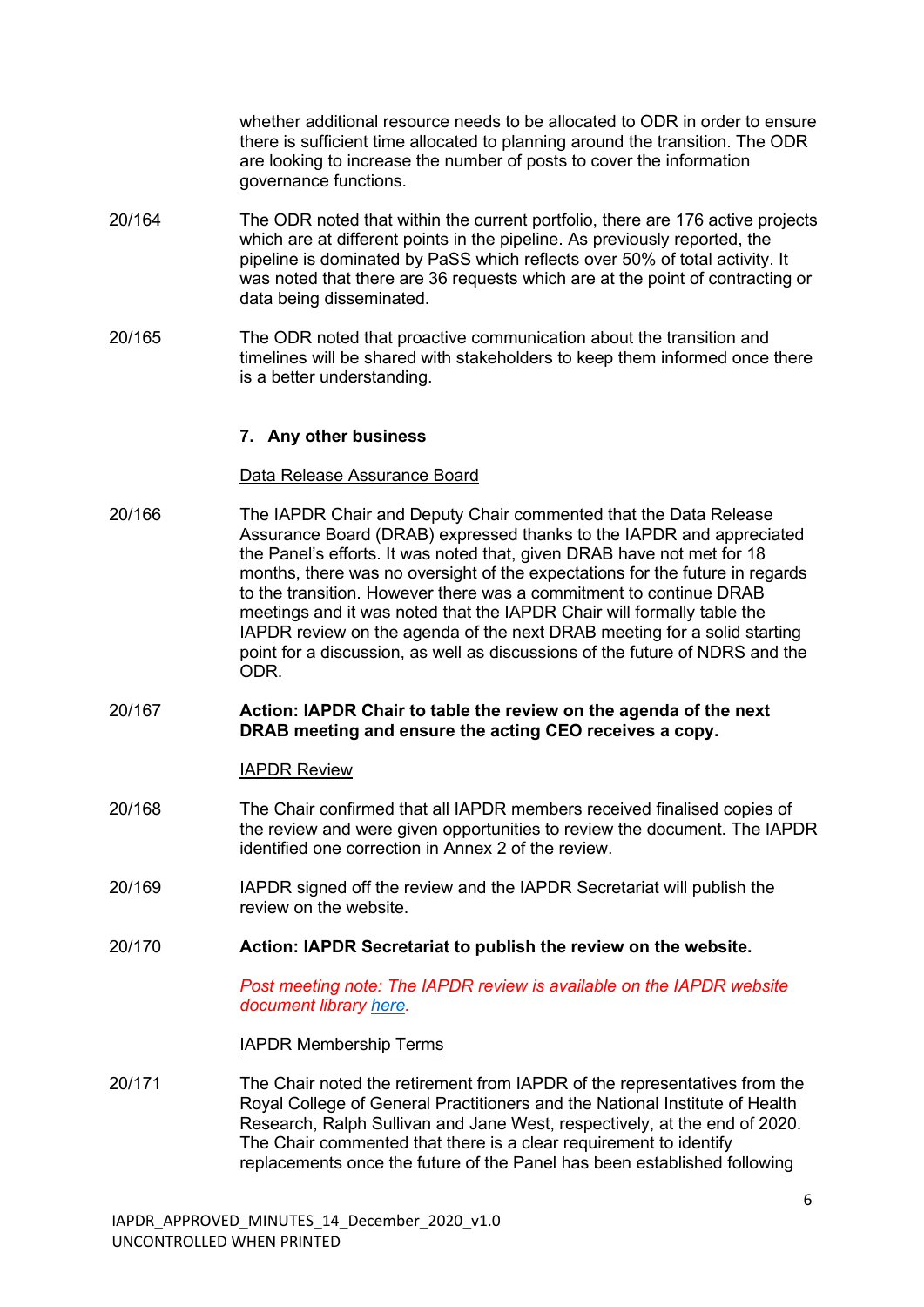the transition of PHE. The Chair confirmed that PHE has indicated that there is an ongoing requirement for IAPDR in 2021 at a minimum and possibly into the successor organisations of PHE, including NIHP. PHE were supportive of seeking further nominations to refill the posts and to maintain the committee at its full strength. With this in mind and together with IAPDR Secretariat, the IAPDR Chair will be asking the two bodies concerned to provide nominations for replacement members.

- 20/172 IAPDR members expressed, given the withdrawal of the representative on the Panel from the Office of the National Data Guardian and the lack of a replacement, that the Panel is lacking in-depth independent legal, ethical and data governance expertise and that this would need to be addressed urgently. The IAPDR noted that thinking about who and where to make the approach to fill this particular area of expertise needs to be actioned.
- 20/173 **Action: IAPDR Secretariat and Chair to ask the Royal College of General Practitioners and the National Institute of Health Research to provide nominations for replacement members.**
- 20/174 **Action: Jane West and Ralph Sullivan to share suggestions of possible replacements.**
- 20/175 **Action: IAPDR members to think about who and where to make the approach to fill the in-depth independent legal, ethical and data governance gap of expertise.**

## Date of the next meeting

- 20/176 The IAPDR Secretariat reminded IAPDR to complete the doodle poll with their availability for the date of the next meeting.
- 20/177 The IAPDR Chair closed the meeting, thanking members for their involvement.

# **Actions**

| Reference | Action                                     | Owner                        |
|-----------|--------------------------------------------|------------------------------|
| 20/145    | <b>IAPDR Secretariat to circulate the</b>  | <b>IAPDR Secretariat</b>     |
|           | <b>Rapid Registrations data dictionary</b> |                              |
| 20/154    | <b>IAPDR members to start defining</b>     | All                          |
|           | what deliverables they would like to       |                              |
|           | see reported based on the new data         |                              |
|           | management system.                         |                              |
| 20/167    | <b>IAPDR Chair to table the review on</b>  | <b>IAPDR Chair</b>           |
|           | the agenda of the next DRAB meeting        |                              |
|           | and ensure the acting CEO receives a       |                              |
|           | copy.                                      |                              |
| 20/170    | <b>IAPDR Secretariat to publish the</b>    | <b>IAPDR Secretariat</b>     |
|           | review on the website.                     |                              |
| 20/173    | <b>IAPDR Secretariat and Chair to ask</b>  | <b>IAPDR Secretariat and</b> |
|           | the Royal College of General               | Chair                        |
|           | <b>Practitioners and the National</b>      |                              |
|           | Institute of Health Research to            |                              |